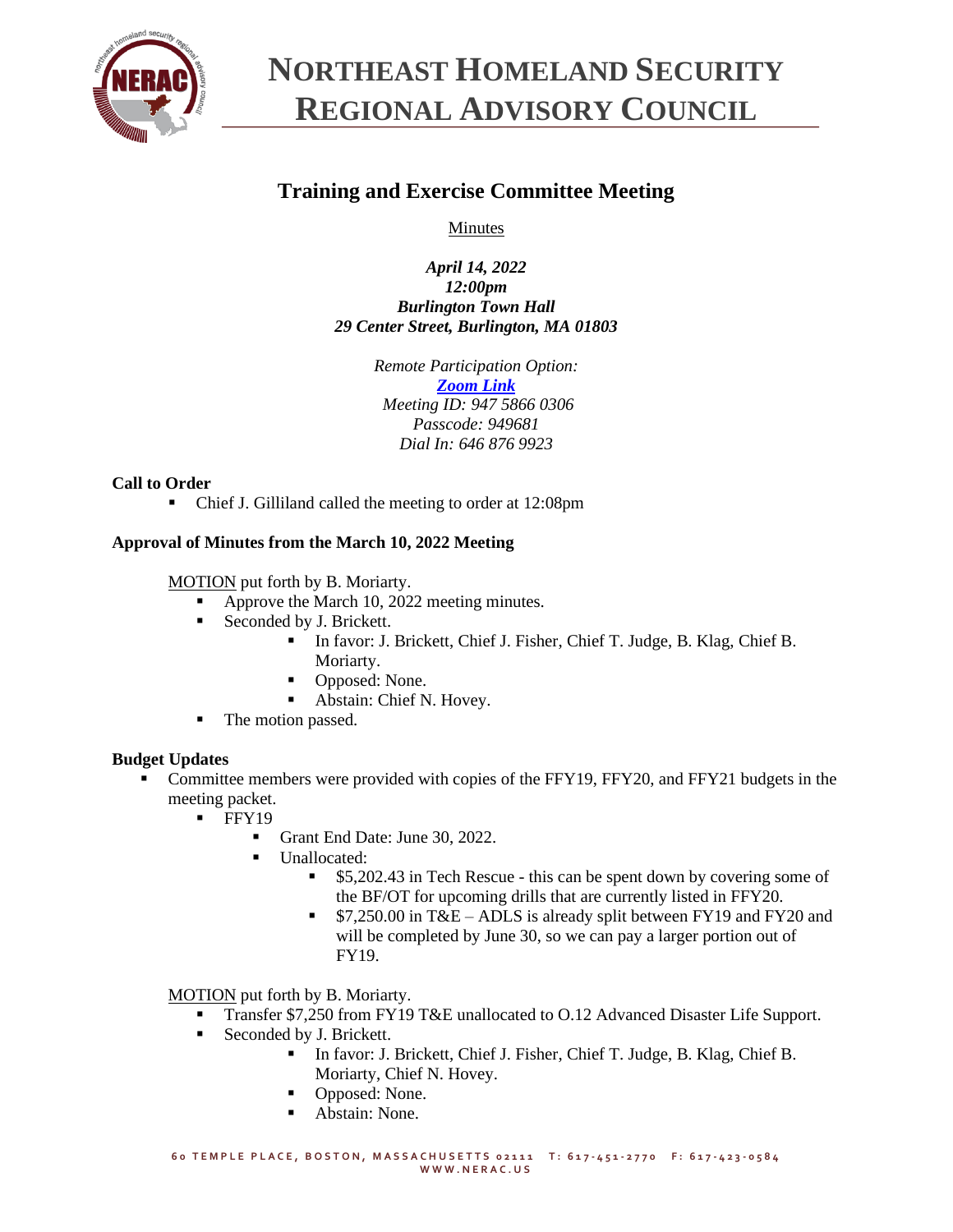- The motion passed.
	- Topsfield School Evacuation FSE, Domestic Water Supply TTX, Advanced Disaster Life Support will all occur prior to June 30 for spend down.
- $\blacksquare$  FFY20
	- **•** Grant End Date: July 31, 2022
	- MAPC will be requesting an extension from EOPSS until June 2023.
- FFY21
	- Grant End Date: July 31, 2023

### **Project Updates**

- *Regional Stop-the-Bleed Training*
	- Instructor BF/OT was not capped at \$35/hour for this project. This was approved as part of the FFY19 plan at the full rate because it was more cost effective to pay instructors in the region to deliver trainings than to hire a consultant.
	- Any future projects requesting reimbursement over the \$35hr for BF/OT will be highlighted for Committee discussion.
	- So far, Merrimac PD has completed six classes and trained over 50 people. The feedback has been great from both first responders and civilians. There are requests for more training so they are confident that they will meet their amended training goals for June 1st.
	- The Committee revisited the Technical Rescue Instructor Funding Request from the March meeting.
		- **•** The \$35/hour cap is a NERAC policy, not an EOPSS rule. Other regions pay more than \$35/hr, and NERAC can decide their own policy.
		- The Committee wants to ensure instructors are available for high quality training, as long as it does not have an impact on funding available for other projects.

MOTION put forth by Chief J. Fisher.

- **Request NERAC Full Council support to remove the \$35/hour cap on BF/OT for** instructors only, as long as costs stay within the allocated funding for the project.
- Seconded by Chief T. Judge.
	- In favor: J. Brickett, Chief J. Fisher, Chief T. Judge, B. Klag, Chief B. Moriarty, Chief N. Hovey.
	- Opposed: None.
	- Abstain: None.
- The motion passed.
- *Burlington Mall Full-Scale Exercise*
	- $\blacksquare$  The exercise took place on Sunday, April 3<sup>rd</sup> with great turnout of approximately 100 players from 20 agencies, and approximately 30 observers from 20 agencies.
	- **•** Thank you to Ben Podsiadlo and Sonya Schey from EOPSS for supporting and attending the exercise.
	- Some highlights from the hotwash:
		- o The scenario was realistic and challenging, and appropriately tested responders' capabilities.
		- o There were 10 active assailants, and in a real event there would be 2-3 times more responders, but players were still able to stop/apprehend all but one of the assailants which was a notable accomplishment.
		- o RTFs established secured evacuation corridors, providing safe avenues for responders to move patients and staff within the venue.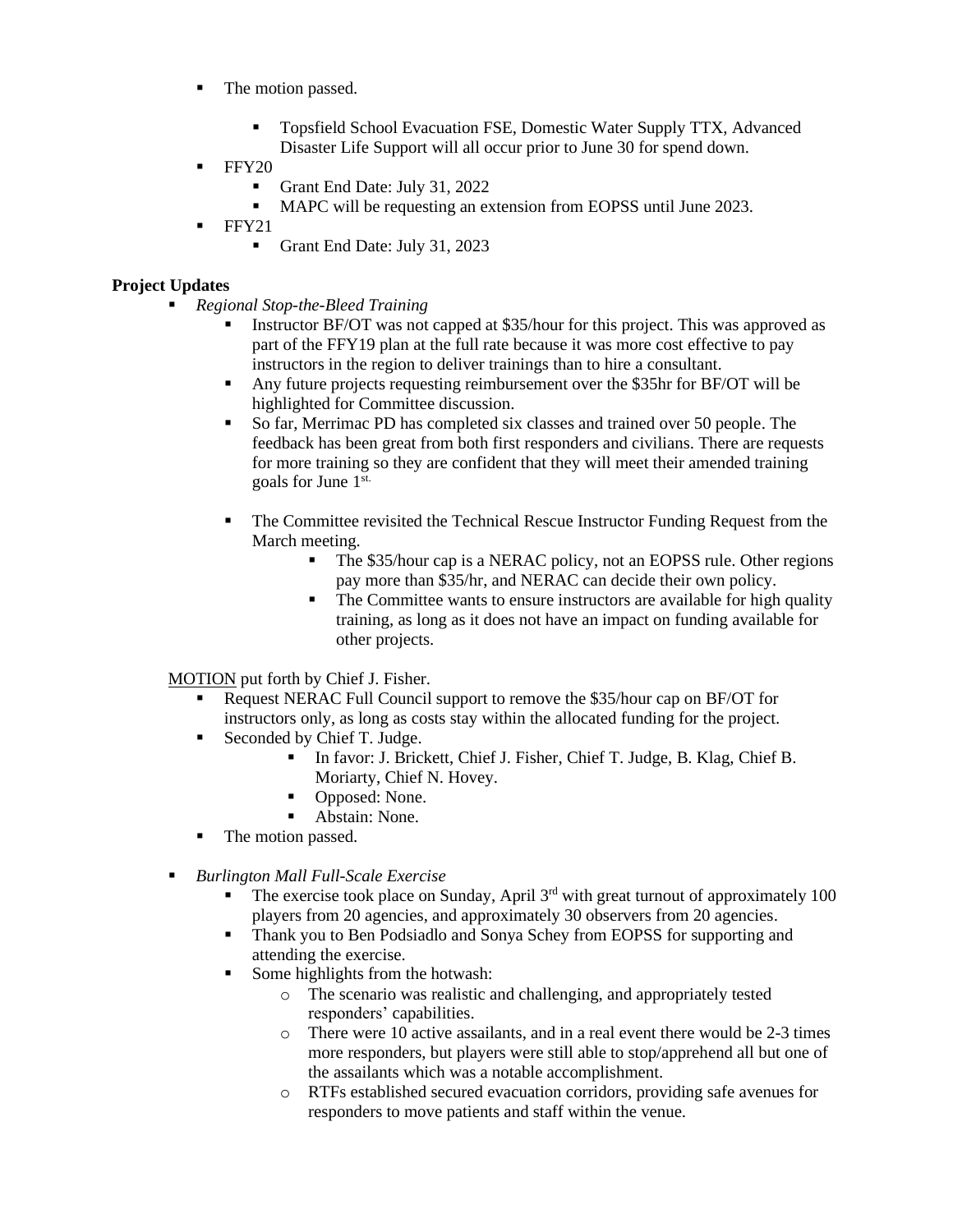- o Participants' feedback indicated the exercise was constructive and worthwhile, and better prepared them to deal with the capabilities and hazards addressed.
- **•** A final version of the AAR-IP is expected to be presented at the May  $12<sup>th</sup>$  meeting.
- *Domestic Water Supply TTX* 
	- **•** The initial planning meeting occurred on March 30<sup>th</sup>.
	- The planning team discussed scenarios for the two-day exercises, which will include a dam failure and a crash event that will result in a water contamination scenario.
	- **•** The exercise dates will be May  $25<sup>th</sup>$  and May  $26<sup>th</sup>$ . The midterm planning meeting is scheduled for April 27<sup>th</sup>.
- *CLSW Rescue Task Force Training*
	- **•** The practical trainings are scheduled for April 26<sup>th</sup> and 27<sup>th</sup> and May 4<sup>th</sup> and 5<sup>th</sup> at the old Bosse Sports Complex in Sudbury.
	- **•** Press and dignitaries will be invited to observer the May  $4<sup>th</sup>$  training day.
	- The media plan and press releases will be sent to EOPSS for approval.
	- **•** The MOU needed to formally release MAPC, NERAC, and EOPSS from all liabilities is still circulating for signatures.
	- Instructor BF/OT was not capped at \$35/hour for this project. This was approved as part of the FFY19 plan at the full rate because it was more cost effective to pay instructors in the region to deliver trainings than to hire a consultant.
	- Any future projects requesting reimbursement over the \$35hr for BF/OT will be highlighted for Committee discussion.
- *Topsfield School Evacuation Full-Scale Exercise*
	- The midterm planning meeting occurred on March 23rd.
	- This exercise will test the adjustments made to the Tri-Town Union School District's evacuation plans after the 2016 Tabletop Exercise. School district personnel will be evacuating students from the Steward Elementary School and reunifying them with parents/guardians at the nearby Proctor Elementary School.
	- They will be working with CrisisGo and North Shore Regional 911 Center to coordinate emergency notifications.
	- **•** The Final Planning Meeting is scheduled for May 4, and the exercise will be held on May 20.
- *Basic Disaster Life Support Course*
	- The virtual offering of BDLS occurred over two half-days on April 5-6.
	- The goal was to have more people certified in BDLS since is it a pre-requisite for ADLS.
	- **•** There was a lot of interest in the virtual course, and registration filled up in less than 48hrs of opening, with a very long waitlist.
	- MAPC will look into whether there is funding available for another course.
- *Advanced Disaster Life Support Course*
	- ADLS is a two-day course for 30 students, scheduled for June 28-29.
	- **MAPC** is looking for a more central location, but the Beverly Cache Site is reserved if needed.
	- **•** Registration information will be sent to the BDLS certified candidates once the location is finalized.
- *Active Shooter Training Kit MOU and Borrowing Policy*
	- MAPC finalized the MOU and the Borrowing Policy after last month's meeting with Chief Fisher and Chief Shears. The MOU has been fully executed and the borrowing policy is in place.
	- MAPC will now work to procure the consumable items.
	- The Active Shooter Training Kit equipment was borrowed by Burlington PD for the Burlington Mall Full Scale Exercise last week.
	- MAPC will advertise the kit to Police Departments in the region.
- *ATIRC and LASER Course Offerings*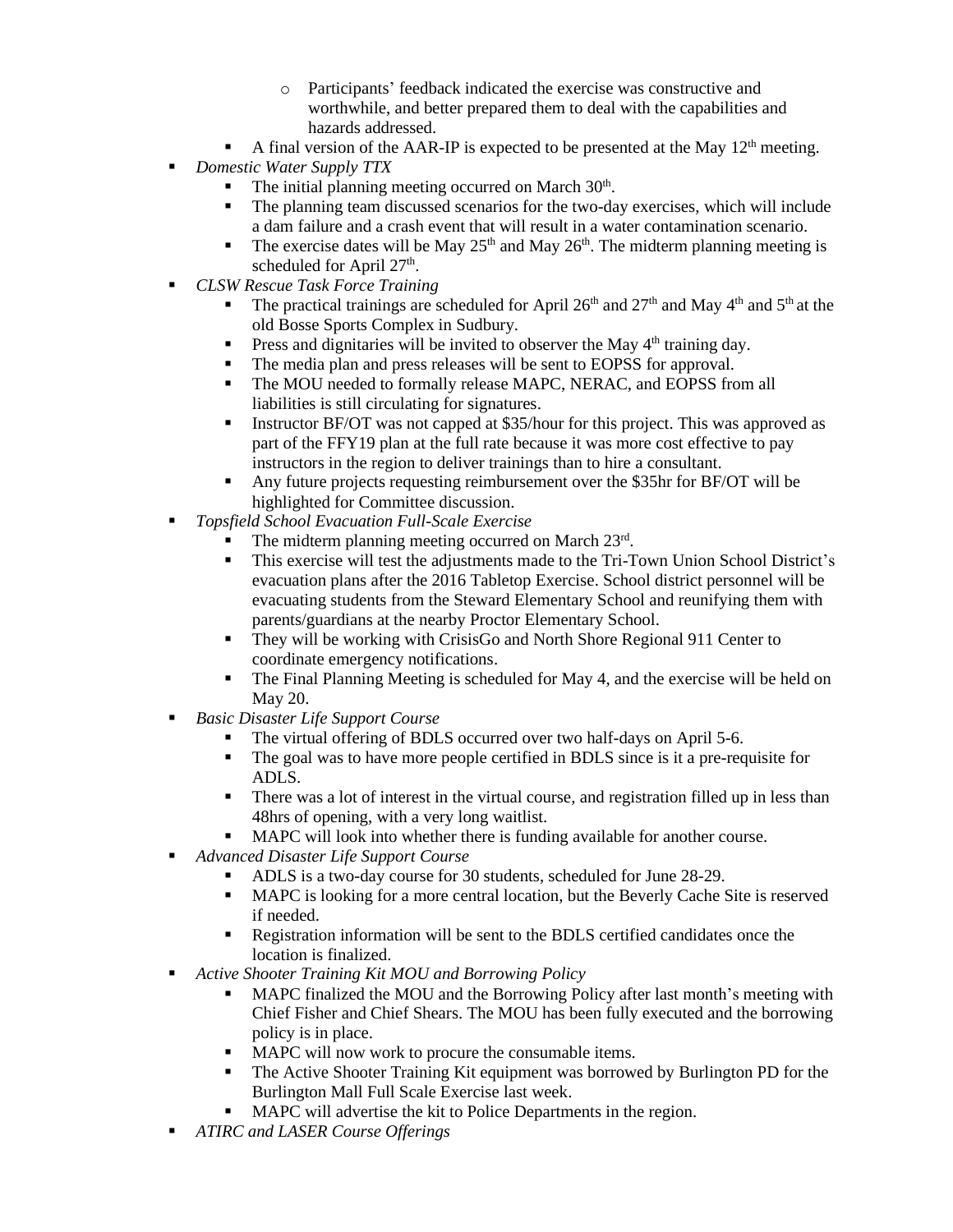- Course dates are set for June  $14-16<sup>th</sup>$ , 2022 (ATIRC) and July 26-28, 2022 (LASER) from 8am-5pm at the Coffin School in Marblehead.
- For ATIRC the minimum participant number is 30. The maximum number of participants is 42. The discipline breakdown is: 25 Law Enforcement, 15 Fire/EMS, 2 dispatchers.
- For LASER the minimum participant number is 20. The maximum number of participants is 30.
- How would the Committee like MAPC to handle managing registrations?
	- Allocate starting with one person per department so that as many communities as possible can participate.
	- To support multi-discipline coordination, priority will be given to communities with applicants from both law enforcement and fire/EMS services so that they can train together.
	- Additional applicants will be placed on the waitlist in case there is room for more than one attendee per department.
- Each offering will need 10-15 volunteers that are 18+. MAPC can contact MRCs for volunteers.

# **Technical Rescue Teams**

- Fire District-14 Technical Rescue Team Lt. T. Rinoldo was in attendance to present the following:
	- **■** March 2022 Highline Drill AAR

MOTION put forth by Chief B. Moriarty.

- Approve the FD-14 March 2022 Highline Drill AAR.
- Seconded by J. Brickett.
	- In favor: J. Brickett, Chief J. Fisher, M. Foster, Chief T. Judge, B. Klag, Chief B. Moriarty, Chief N. Hovey.
	- Opposed: None.
	- Abstain: None.
- The motion passed.

# **Interoperable Communications at NERAC Trainings and Exercises**

- There have been recent discussions regarding ensuring that interoperable communications are a larger component of trainings and exercises across all regions.
- C. Ryan explained that equipment needs to be used during trainings and exercises to determine what works, what needs to be upgraded, justify replacements, discover coverage gaps, etc.
- Communications is a common area that is noted for improvement after incidents, so capabilities need to be exercised frequently.
- The Committee suggested developing a checklist of items for Training and Exercise Planning Teams to follow.
- MAPC is reviewing this with the SWIC and EOPSS and will report back with further guidance.

# **FFY22 Plan Development Process and IPP Update**

- **FEMA** has replaced the Training and Exercise Planning Workshop (TEPW) and the Training and Exercise Plan (TEP) model with the Integrated Preparedness Planning Workshop (IPPW) and the Integrated Preparedness Plan (IPP) model. This was done in order to integrate risk assessments, planning efforts, grant priorities, and other preparedness activities to drive exercise activities.
- EOPSS-OGR is collaborating with MEMA to revise and update their T&E Guidance so more information on this new process will be forthcoming.
- **EOPSS** is awaiting the NOFO before sending out official guidance, but they have shared